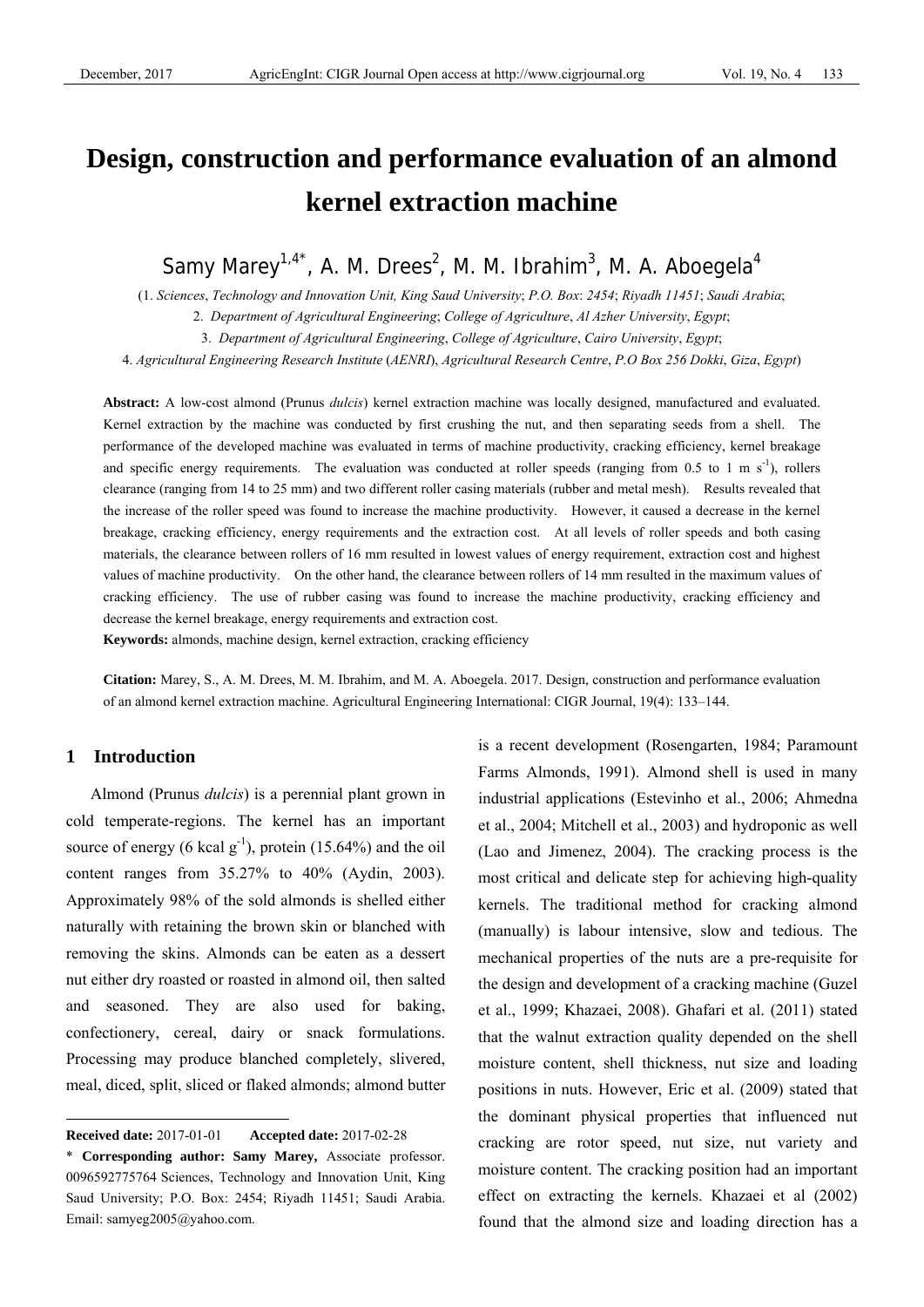significant effect on cracking force, absorbed energy and required power. Altuntas et al. (2010) indicated that the effects of compression along the axis and speed on the rupture force were highly dependent on almond cultivars. Aydin (2002) found that the maximum force required to crack almond nuts was measured when nuts were placed at right angles to the longitudinal axis; whereas the minimum force required to crack nuts occurred when the force was applied along the longitudinal axis. Borghei et al. (2000) have investigated the effect of feeding method and walnuts size on the required cracking force. They found that, the cracking force and strain of walnuts were in the range from 110 to 800 N and from 0.01 to 0.045, respectively at 6% moisture content (wet basis). The study also showed that large sized walnuts required higher cracking force than small ones. Many investigators designed different cracking machines with different cracking mechanisms. Ghafari et al. (2011) designed a walnut cracker and evaluated its performance. Their cracker consists of a hopper fitted with a flow rate control device, a cracking unit, a sorter and power system. The principle of attrition is using a crushing force from a cylinder and helix. Ogunsina (2008) designed machine for cracking dika nut; the nuts is fed by hand in a toggle mechanism comprising of a slider and a fixed block. Fracture mechanism was based on the deformation characteristics of dried dika nuts under uni-axial compression. When actuated, the slider compresses the nutshell to failure along its line of symmetry. Koya (2006) modelled and tested two models for cracking palm nut under repeated load. The models were based on the conservation of energy impacted on the nut by falling weight, the kinetic energy of a moving object and the strain energy required for cracking the nutshell. Ojolo and Ogunsina (2007) developed a roasted cashew nuts machine, its components are the metal casing, feeding tray (i.e., supported by mild steel box), cracking lid, and lever arm. The impact of the lid against the feeding tray cracks nuts. The centrifugal nutcrackers have high productivity; however, the process has quite number of deficiencies, which include breaking of kernels in the course of cracking as well as kernel loss. Therefore, the objective of this study was to develop efficient Almonds

cracking machine and evaluate its performance. The proposed design is based on increasing cracking efficiency with minimum kernel breakage.

# **2 Theoretical approach**

A roller cracker's mechanism was used. The assumption that the hopper shaping aids discharge by gravity. A roller cracker consists of two counter-rotating cylinders (rollers) to crack nuts (Figure 1). The gap between the rollers is set slightly smaller than the narrowest dimension of the almond nut. The objective is to crack the nut without damage the kernel. For this reason, almond nuts fed into a particular roller cracker must be pre-sized for that cracker. Based on the comparative analysis of cracking mechanisms and its performance (Wang, 1963; Mohsenin, 1986), the cracking of the almond nut is crisscrossed with veins and will stand a strong tensile force.

The frictional coefficients differ between the almond nut, and a material is obvious upon observation and because of this difference in physical characteristics, it was decided that frictional rollers could accomplish the removal of the almond nut.

Diagrammatic sketch shows the forces acting on an almond nut when it passes between two counter- rotating rollers illustrated in Figure 1.



Figure 1 Diagrammatic sketch for the forces acting on a spherical nut during the cracking process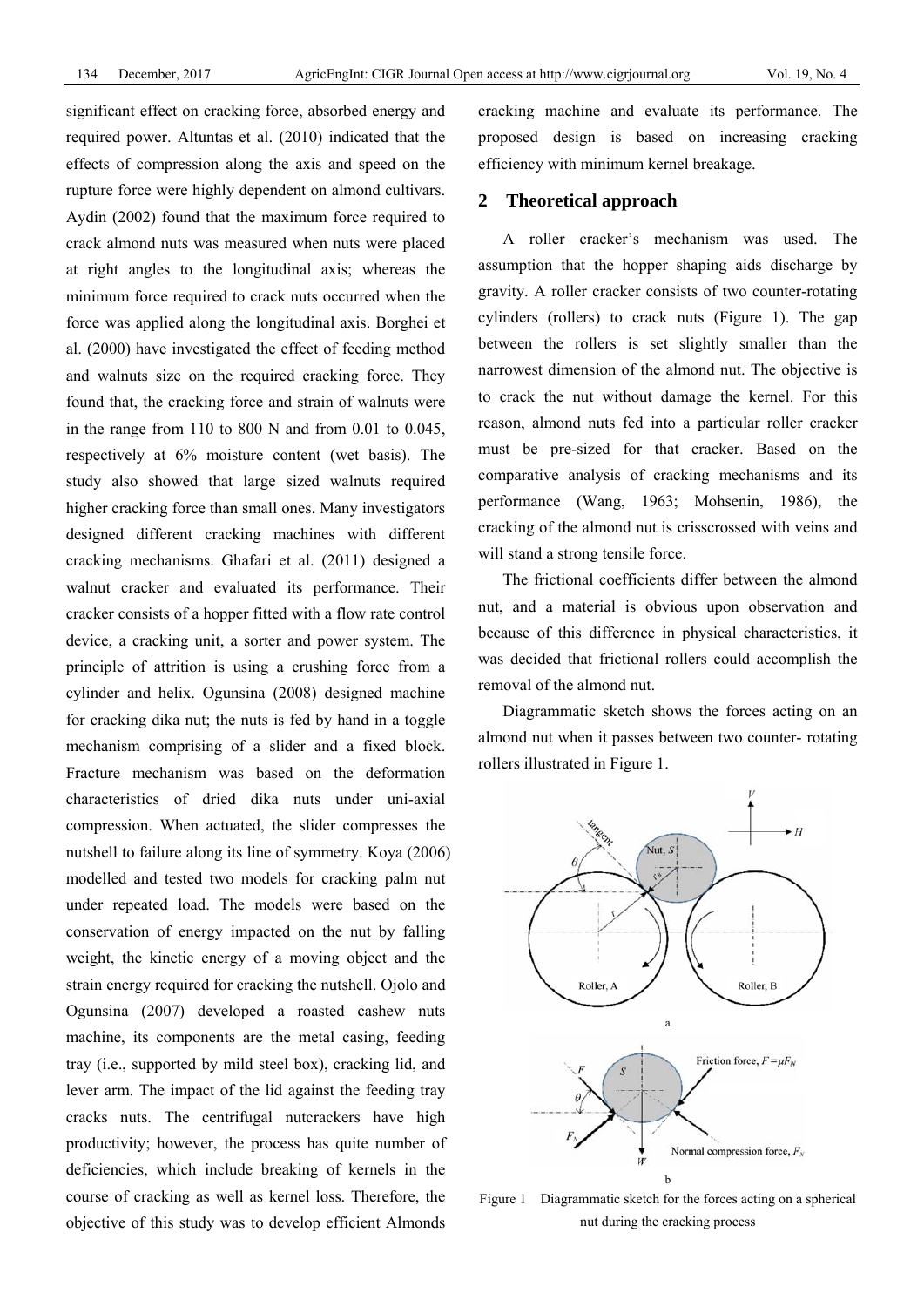The forces balance in the vertical direction given by:

$$
2F\sin\theta + W = 2F_N \cos\theta \tag{1}
$$

$$
F = \mu F_N \tag{2}
$$

where, *F* (N) is the friction force between the nut and the roller surface;  $\mu$  is the kinetic friction coefficient between the nut and the roller surfaces;  $F_N$  (N) is the normal compression force;  $W(N)$  is the weight of the nut; and  $\theta$ (deg) is the angle between the almond nut S and rollers A and B).

$$
2F\left(\sin\theta - \frac{\cos\theta}{\mu}\right) + W = 0\tag{3}
$$

In Figure 1,  $r$  is the radius of the roller A or B,  $r_B$  is the radius of the spherical nut (S) and *h* is the distance between two rollers.

$$
2F\left(\frac{\cos\theta}{\mu} - \sin\theta\right) = W > 0\tag{4}
$$

Hence,

$$
cot \theta > 0 \tag{5}
$$

However, based on the diagram in Figure 1, cot  $\theta$ expressed as follows:

$$
cot\theta = \frac{\sqrt{(r+r_B)^2 - (r+\frac{1}{2}h)^2}}{r+\frac{1}{2}h} = \sqrt{\frac{(r+r_B)^2}{(r+\frac{1}{2}h)^2} - 1}
$$
 (6)

Therefore,

$$
\sqrt{\frac{(r+r_B)^2}{(r+\frac{1}{2}h)^2}-1} > \mu
$$
 (7)

In Equation (7), assuming the radius of the almond nut,  $r_B$ , is a constant value and the coefficient  $\mu$  is always positive (depending on the surface condition of rollers), Equation (7) establishes the maximum limit of the roller radius, *r*.

The horizontal force that induced by the rollers and applied to the almond  $(F_H, \text{ in }_{\mathbb{N}})$  is the summation of two opposite horizontal forces and expressed as follows:

$$
F_H = 2(F\cos\theta + F_N\sin\theta) \tag{8}
$$

Combining Equations (8), (2), and (1) leads to:

$$
F_H = W \frac{\mu \cot \theta + 1}{\cot \theta - \mu} \tag{9}
$$

In Equation (9),  $F_H$  (N) is the maximum horizontal force which almond nut can withstand. When the nut is subjected to a horizontal force beyond this value, berries

will be crushed. Therefore, the crushing force,  $F_{H,\text{max}}$  ( N) is defined as follows:

$$
F_{H,\max} > W \frac{\mu \cot \theta + 1}{\cot \theta - \mu} \tag{10}
$$

Equation (10) establishes another limit for the radius of the rollers. However, in this instance, the limit is related to  $F_{H,\text{max}}$  and *W*. The significance of this relationship is discussed in the following section.

From Equation (7), it is evident that the surface properties of the material between the almond nut, and the rollers should be carefully selected. It can also be shown that, if the frictional force between the rollers and the almond nut is to be utilized to crack a nut, the frictional coefficients between the rollers' surfaces and the almond nut are important factors. In Table 2, the frictional coefficients between the almond nut and three different surfaces are illustrated.

The normal compression force  $(F_N)$  was determined by placing almond nut between two flat surfaces, as illustrated in Figure 2, and gradually increasing the applied force. It was found that the permanent deformation of almond nut occurred between an applied force of 162.11 and 202.15 N in the direction of the nut width axis, (the nut breaks up).

According to Table 2, the thickness of the almond nuts was in the range between 14.12 mm and 16.88 mm. The equivalent radius of the nut,  $r_B$ , was considered as the minimum thickness (14.12 mm). To determine the maximum radius of the roller, *r*, as dictated by Equation (7), the min values of  $r_B$  and  $\mu$  should be selected ( $r_B$  = 14.12 mm and  $\mu$  = 0.625) and substituted in Equation (7). This means that rollers with radii less than 45 mm will satisfy the limiting condition of Equation (7).

## **2.1 Design Procedure**

The main components of the proposed cracking machine are: (i) cracking unit, (ii) rotating shaft and bearings, (iii) power transmission unit, (iv) feeding unit, and (v) main frame and supporting unit. In addition, the power required to operate the machine is the first step to be consider in the design procedures.

#### 2.1.1 The power required for cracking almond nuts

The power required to crack almond nuts (*P*, in W) was estimated according to Shigley (2015) as follows:

$$
P = n_r \, T \omega \tag{11}
$$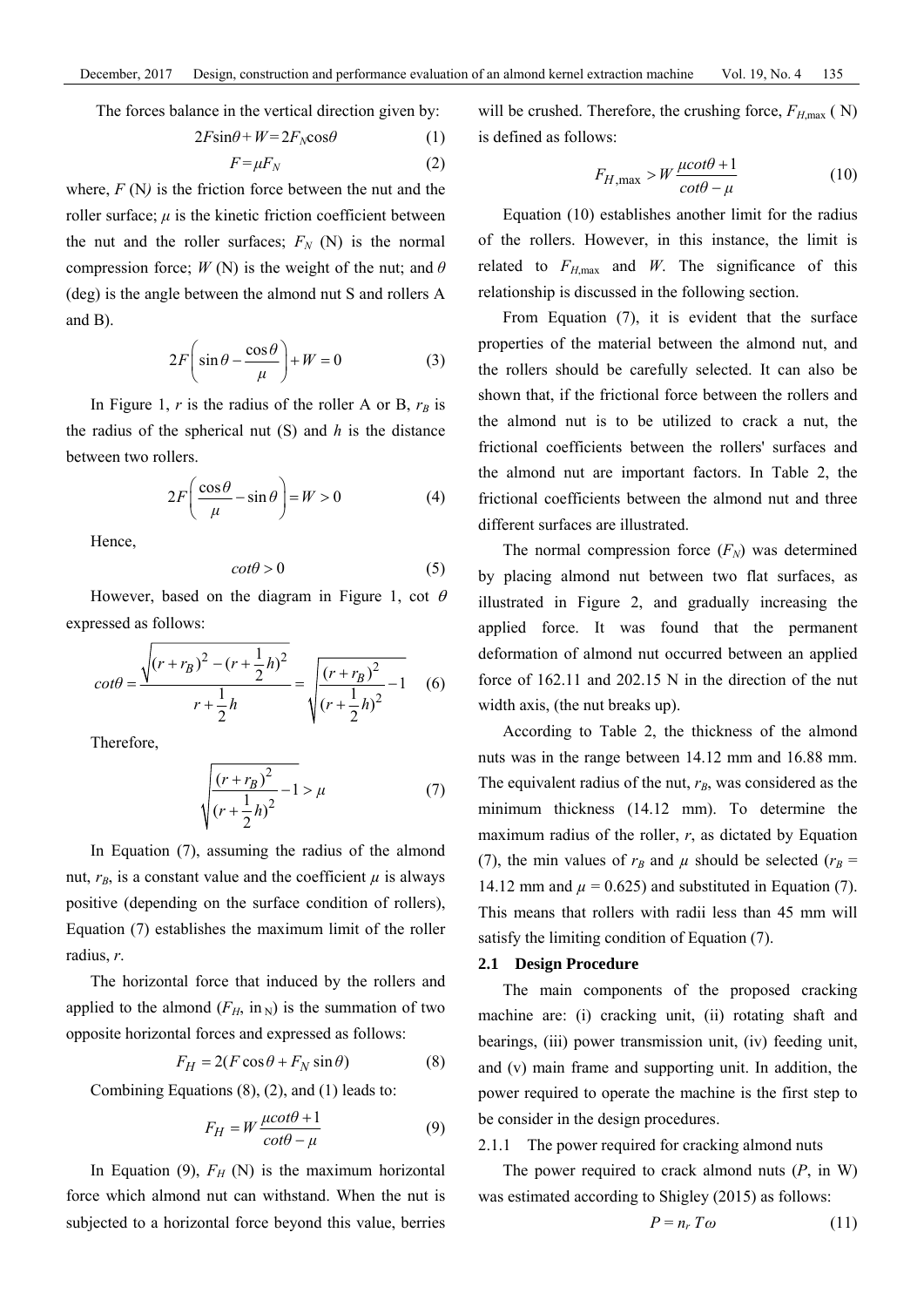where,  $n_r$  is the number of the rotating rollers  $(n_r = 2)$ ;  $\omega$  is the angular velocity of the roller, in rad/second,  $(\omega = 2\pi N_s/60)$ ,  $N_s$  is the roller speed (in rpm); *T* is the torque (in N m) and is estimated as:

$$
T = r F_t \tag{12}
$$

In Equation  $(12)$ , *r* is the radius of the rotating roller  $(r = 45$  mm) and  $F_t$  is the total friction force induced between the roller surface and the loaded nuts during the crashing process (N).

For one nut, the normal compression force  $(F_N)$  that is required to crack one almond nut was measured to be 202.15 N (Table 1) and the corresponding friction force (*F*) is defined by Equation (2). The force, *F* was estimated based on a friction coefficient ( $\mu$  = 0.625) between the rubber (i.e., a rubber layer was fixed on the outer surface of the cylinder to perform the cracking drum) and the almond nuts (Table 1); the value of  $F=\mu F_N$ is equals to 127 N. The loading rate is defined as the length of the roller (i.e., the cracking cylinder, 300 mm according to Arnold (1964) divided by the width of the nut (i.e., 18.9 mm according to Table 1). Accordingly, the number of the nuts that will be cracked simultaneously is 16. The total friction force  $(F_t)$  between the drum and nuts  $(F_t$  in Equation (12)) was estimated as the value of F multiplied by the total number of almond nuts would be cracked simultaneously  $(F_t=127\times16=2032 \text{ N})$  and the total compression force  $(F_{NT})$  is equal to  $16 \times 202.15 =$ 3234.4 N. Then the value of  $T$  (in Equation (12)) is equal to 91.44 N m and the power required (Equation (14)) is equal to 4.1 kW to operate the cracking cylinder at 213 rpm.

**Table 1 Physical and mechanical properties of an almond nuts** 

| Property                            |           | Min.   | Max.   | Mean   | Stand. Dev. |
|-------------------------------------|-----------|--------|--------|--------|-------------|
| Length, mm                          |           | 26.39  | 30.73  | 29.05  | 3.1         |
| Width, mm                           |           | 17.43  | 20,41  | 18.90  | 6.8         |
| Thickness, mm                       |           | 14.12  | 16.88  | 15.19  | 5.9         |
| Mass, g                             |           | 2.8    | 4.1    | 3.3    | 0.28        |
| True density, $kg \, \text{m}^{-3}$ |           | 730    | 880    | 790    | 20          |
| Bulk density, $kg \, \text{m}^{-3}$ |           | 250    | 480    | 320    | 10          |
| Angle of repose.<br>deg.            | Empty     | 33.5   | 37.3   | 36.6   | 1.01        |
|                                     | Filling   | 34.4   | 38.1   | 27.5   | 2.05        |
| Coefficient of<br>friction          | Metal     | 0.305  | 0.414  | 0.352  | 0.06        |
|                                     | Wood      | 0.325  | 0.509  | 0.465  | 0.08        |
|                                     | Rubber    | 0.491  | 0.625  | 0.518  | 0.10        |
| Breaking force, N                   | Length    | 322.63 | 473.60 | 410.96 | 8.8         |
|                                     | Width     | 251.21 | 312.25 | 267.13 | 7.8         |
|                                     | Thickness | 162.11 | 202.15 | 197.16 | 4.8         |

#### 2.1.2 Rotating shaft and bearings

The cracking cylinder is mounted on the rotating shaft; the power is transmitted to the shaft via a pulley mounted on the shaft; two bearings are required to support the shaft as illustrated in Figure 2. The design of a shaft is based on the combined shock, fatigue stresses, and the bending and torsional moments as well.



pulley were fixed on the shaft

Hence, the diameter of the shaft was calculated according to (Eric, 1976) as follows:

$$
d^{3} = \frac{16}{\pi S_{s}} \sqrt{\left[K_{b} M_{b}\right]^{2} + \left[K_{t} M_{t}\right]^{2}}
$$
(13)

where,  $d$  is the shaft diameter (mm);  $M<sub>b</sub>$  is the resultant bending moment  $(N \, m)$ ;  $M_t$  is the torsional moment (N m);  $K_b$  is the combined shock and fatigue factor applied to the bending moment;  $K_t$  is the combined shock and fatigue factor applied to the torsional moment, and  $S_s$ is the allowable shear stress of the shaft material  $(N \text{ m}^{-2})$ .

Based on the American Society of Mechanical Engineers (ASME) code, and for a gradually applied load to a rotating shaft, the values of  $K_b$  and  $K_t$  were taken to be 1.5 and 1.0, respectively and the allowable shear stress of the shaft material  $(S_s)$  was taken to be 40 MN m<sup>-2</sup>.

The torsional moment  $(M_t)$  is given by (Shigley, 2015) as follows:

$$
M_t = \frac{P \times 60}{2\pi N} \tag{14}
$$

For the estimated power, *P*, of 2050 W used to operate the roller at a rotating speed, *N*, of 213 rpm, value of  $\pi$  is constant (3.14), value of  $M_t$  was calculated to be 91.95 N m.

The resultant bending moment,  $M_b$ , in Equation (13) is calculated by determining the moments on the shaft due to both the horizontal and vertical loads, and then creating the bending moment diagrams for the shaft to estimate  $M_h$ .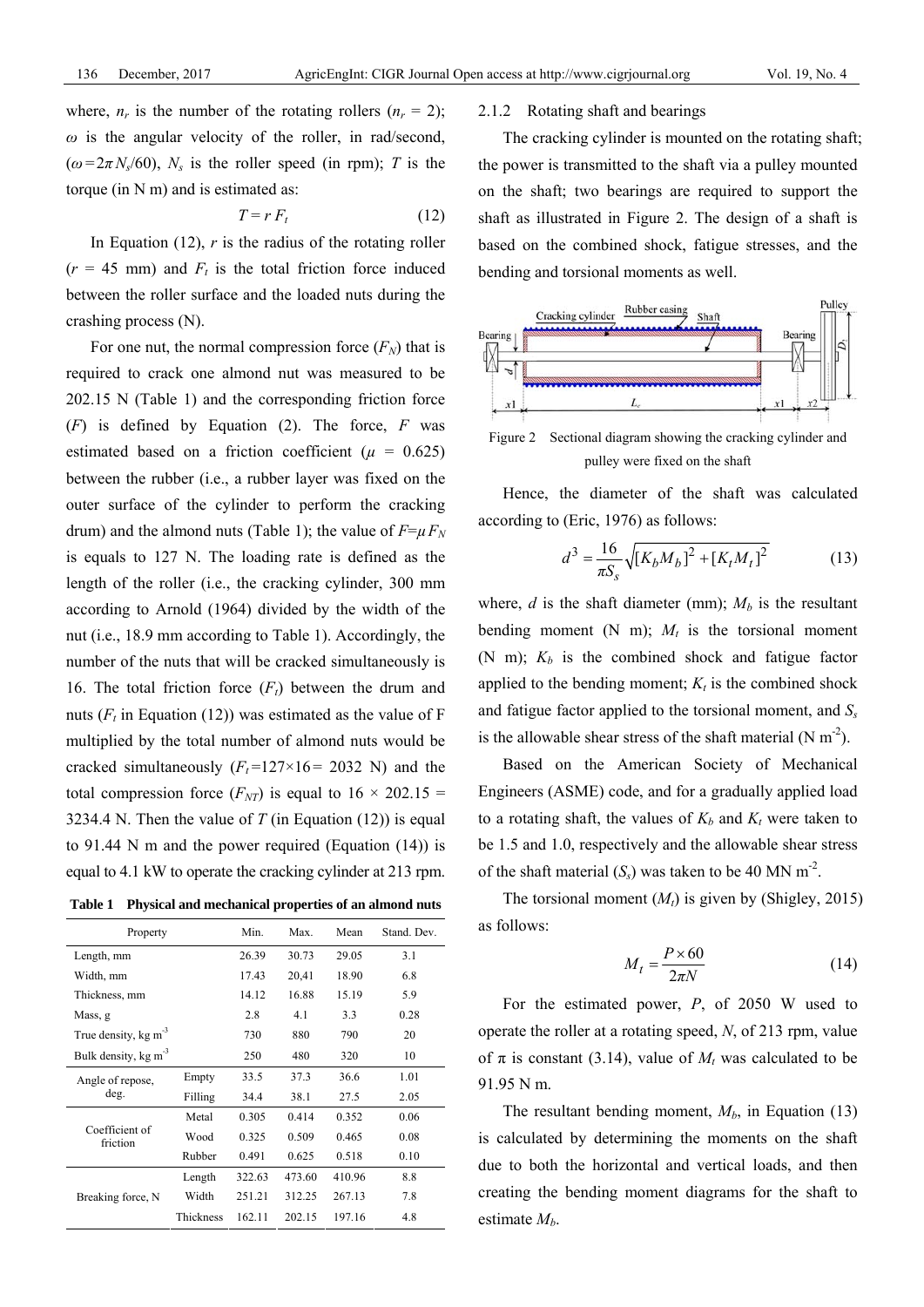#### 2.1.3 Cracking roller

Steel cylinder having an outer diameter of 90 mm, inner diameter of 80 mm, and length  $(L_c)$  of 300 mm were used to construct the cracking drum. Two 8-mm thickness steel circular plates were welded to close the sides of the cylinder (Figure 2). In addition, a rubber casing with a high  $\mu$  value ( $\mu$  = 0.625) was used to cover the outer surface of the cylinder to increase the friction. The distances, *x*1 and *x*2 in Figure 2 were taken as 100 and 50 mm. The weight of the rubber casing, together with the cylinder  $(W_c)$  was estimated to be about 38.7 N.

The angle  $\theta$  in Figure 1 was estimated from Equation (5) to be 57°. In fact, the drum weight, and the compression and friction forces are uniformly distributed along with the drum length; for the moment analysis, the total of these forces  $(W_c, F_{NT}$  and  $F_t$ ) were taken to act at the middle of the drum.

# 2.1.4 Pulley

Aluminium pulley was selected, having a diameter (*D2*) of 120 mm, and thickness of 40 mm, the static weight of the pulley  $(W_p)$  was estimated to be 11.98 N. V-belt was selected according to the ASTM-standard able to transmit 15 kW.

The power transmitted from the pulley of the power source  $(D_1$  in diameter) to the shaft pulley  $(D_2)$  through the belt is a function of the belt tension forces  $(T_1 \text{ and } T_2)$ and the pulley speed. The belt tension forces on the pulley were estimated according to (Khurmi and Gupta, 2005) by the following equations.

$$
2.3 \log \left( \frac{T_1}{T_2} \right) = \mu \theta \csc \beta \tag{15}
$$

$$
M_t = (T_1 - T_2)D_1 / 2 \tag{16}
$$

where,  $T_1$  and  $T_2$  are the tension forces on the tight and loose sides (N), respectively;  $\mu$  is the friction coefficient between the belt and pulley ( $\mu$  = 0.25);  $\theta$  is the warp angle  $(\theta = [180-2\alpha] \pi/180)$ , radian. The angle  $\alpha$  is given by:

$$
\alpha = \sin^{-1}\left(\frac{D_1 - D_2}{2z}\right) \tag{17}
$$

where, *z* is the distance between the centres of the two pulleys, 60 cm, (between the driven pulley;  $D_2$  and the driving pulley,  $D_1$ ); In Equation (17), 2  $\beta$  represents the groove angle of the pulley  $(32^{\circ})$  and  $M_t$  in Equation (16) is the torsional moment (N m).

The transmitted torque by the pulley  $(M_t)$  was estimated to be 91.95 N m. From Equation (15) and (16),  $T_1$  and  $T_2$  were estimated and given in Table 2.

**Table 2** Values of  $T_1$  and  $T_2$ 

|     |     |       |                                   |  | $D_1$ , mm $D_2$ , mm $\alpha$ , degree $\theta$ , radian $(T_1/T_2)$ $T_1$ , N $T_2$ , N $(T_1+T_2)$ , N |
|-----|-----|-------|-----------------------------------|--|-----------------------------------------------------------------------------------------------------------|
| 120 | 120 |       | 0 3.14 17.3 1626.52 94.02 1720.54 |  |                                                                                                           |
| 120 | 211 | 3.35  |                                   |  | 3.02312 15.56 1637.75 105.25 1743.01                                                                      |
| 120 | 255 | 646 — |                                   |  | 2.91462 14.1 1649.48 116.98 1766.47                                                                       |

The maximum value of  $(T_1 + T_2)$  was considered in the proposed design. Accordingly, the total vertical load acting at the centre axis of the driven pulley that is equal to  $(T_1 + T_2 + W_p)$  was estimated to be 1778.45 N.

Finally, the shaft is subjected to the following loads: (i) the vertical components of  $F_{NT}$  and  $F_t$  acting at the middle of the drum, (ii) the horizontal components of  $F_{NT}$  and  $F_t$  acting at the middle of the drum, (iii) the vertical load  $(W_c)$  acting at the middle of the drum, (iv) the vertical load  $(T_1 + T_2 + W_p)$ acting at the centre of the driven pulley  $(D_2)$ , and (v) the reactions at the bearings locations.

In the calculation procedure to determine the shaft diameter (*d*), the reactions at the bearings locations due to the vertical and horizontal loads were calculated, and the shear forces and the resultant bending moments subjected to the shaft were also calculated. The maximum bending moment on the shaft was found to be 169.6 N m and it will be taken as the  $M_b$  in Equation (17). Substituting the values of  $M_b$  (169.9 N m) and  $M_t$  (91.95 N m) into Equation (17), the resulted value of the shaft diameter (*d*) should be equal to or higher than 33 mm.

#### **3 Materials and methods**

For this study, samples were randomly collected from different farms in Al Bydia, Libya during summer 2015, to be used for the experiments. The moisture contents of the kernel, shell, and hull were 4.5%, 8.8%, and 16.6% d.b., respectively. The physical and mechanical properties of the almond are presented in Table 1. The moisture content measured using an oven dryer at  $(103^{\circ}C \pm 2^{\circ}C)$ [ASAE S352.2 (ASAE, 1999)].

#### **3.1 Determining the angle of repose**

The repose angle  $(\theta, \text{ deg.})$  determined by using an open-ended cylinder of 15 cm diameter and 50 cm height. The cylinder was placed at the centre of a circular plate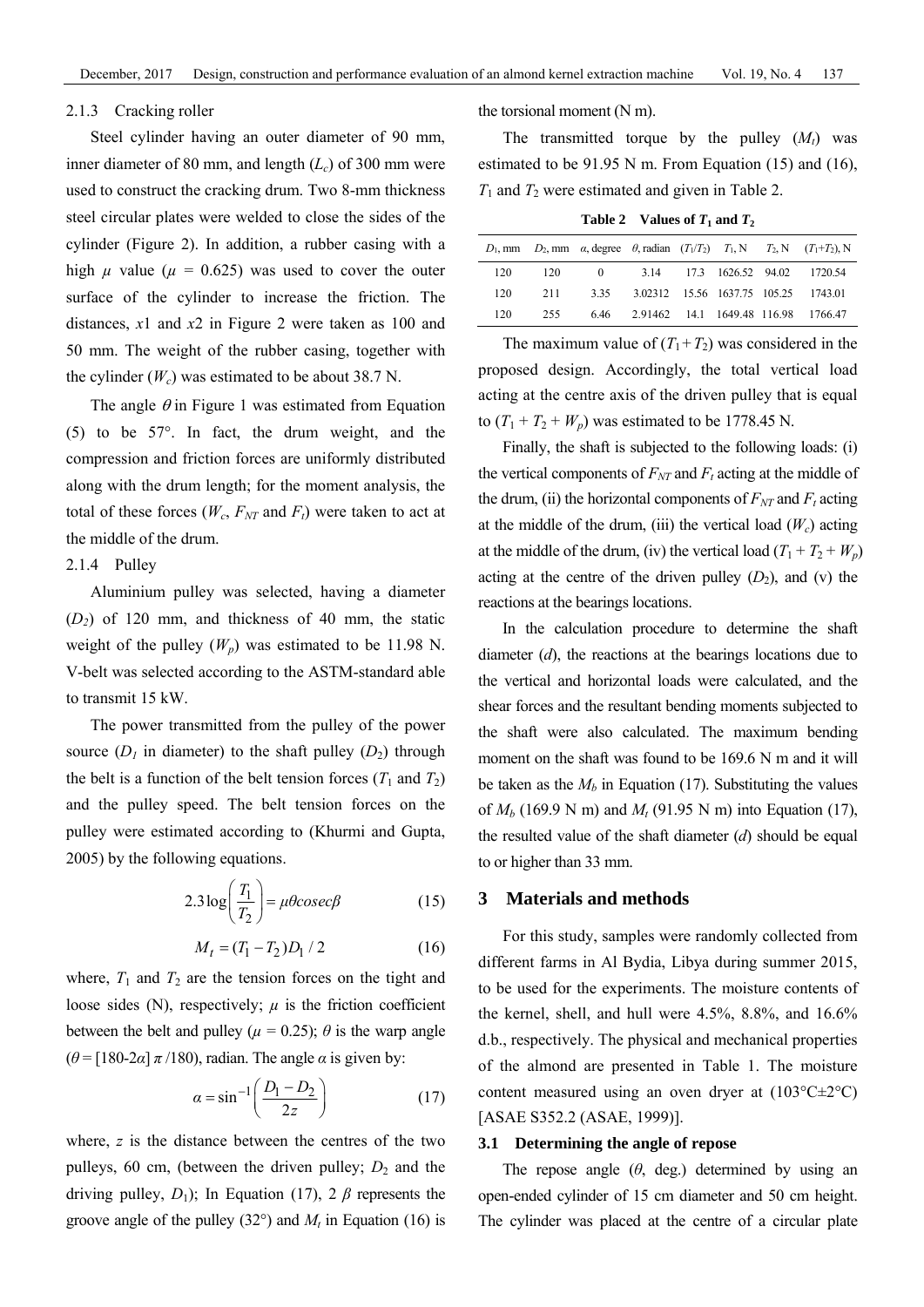having a diameter of 70 cm and filled with nut. The cylinder was raised slowly until it formed a cone on the circular plate. The angle of repose was calculated using the following formula (Karababa, 2006):

$$
\theta = \tan^{-1}\left(\frac{2H}{d}\right) \tag{18}
$$

where, *H* is height of the cone (cm).

## **3.2 Determining the coefficient of static friction**

The static coefficient of friction (*µ*) of almond nut against different materials, namely plywood, galvanized metal and rubber. A device was used for the determination of the friction coefficient as shown in Figure 3 according to Ibrahim (2008). The static coefficient of friction was calculated as follows:

$$
\mu = \frac{F_T - F_E}{W} \tag{19}
$$

where,  $F_T$  is force required to start motion of filled wooden frame (N);  $F_E$  is force required to start motion of empty wooden frame (N); *W* is weight of the object (N).



1. Sample 2. Piston 3. Carriage 4. Sliding surface 5. Rolling wheels 6. Base 7. Adjustable screw 8. Adjustable nut 9. Cylinder

Figure 3 The device for measuring the friction force

#### **3.3 Determining the breaking force of almond nuts**

The rupture strength was tested to identify the

magnitude of force that is required to break the almond nuts. Several trails were conducted with a special press (Bernik and Stajnko, 2009) at the laboratories of Faculty of Engineering, Omar Al Mokhtar University, Libya. Each individual almond was loaded between two parallel jaws and compressed until the nut is ruptured. To determine the required force for nut rupture, nuts were positioned on the front and on the side plane (Figure 4). Five samples, five nuts for each, were selected randomly and the experiment was performed on each sample and the maximum force that breaks the nut was recorded.



Figure 4 Loading and compressing the nut between two parallel plates

## **3.4 Fabrication of the cracker**

The different parts of the machine were prepared and assembled at the workshop of the College of Engineering, Omar Al-Mokhtar University. A schematic diagram of the machine showing the different parts are illustrated in detail in Figure 5. The Main components of the developed machine were as follows: feeding unit, cracking unit, Separating Unit, electric motor, and power transmission unit.



1. Frame 2. Bolts 3. Electric motor 4. Wheel 5. Multi pulleys block 6. V belt 7. Single pulley 8. Bearing housing 9. Gate 10. Roller 11. Roller casing 12. Wooden plate 13. Beam 14. Feed hopper 15. Multi pulleys lock 16. Eccentric crank 17. Connecting rod 18. Oscillating sieves 19. Oscillating rod 20. Collector orifice Figure 5 Diagrammatic sketch for the developed machine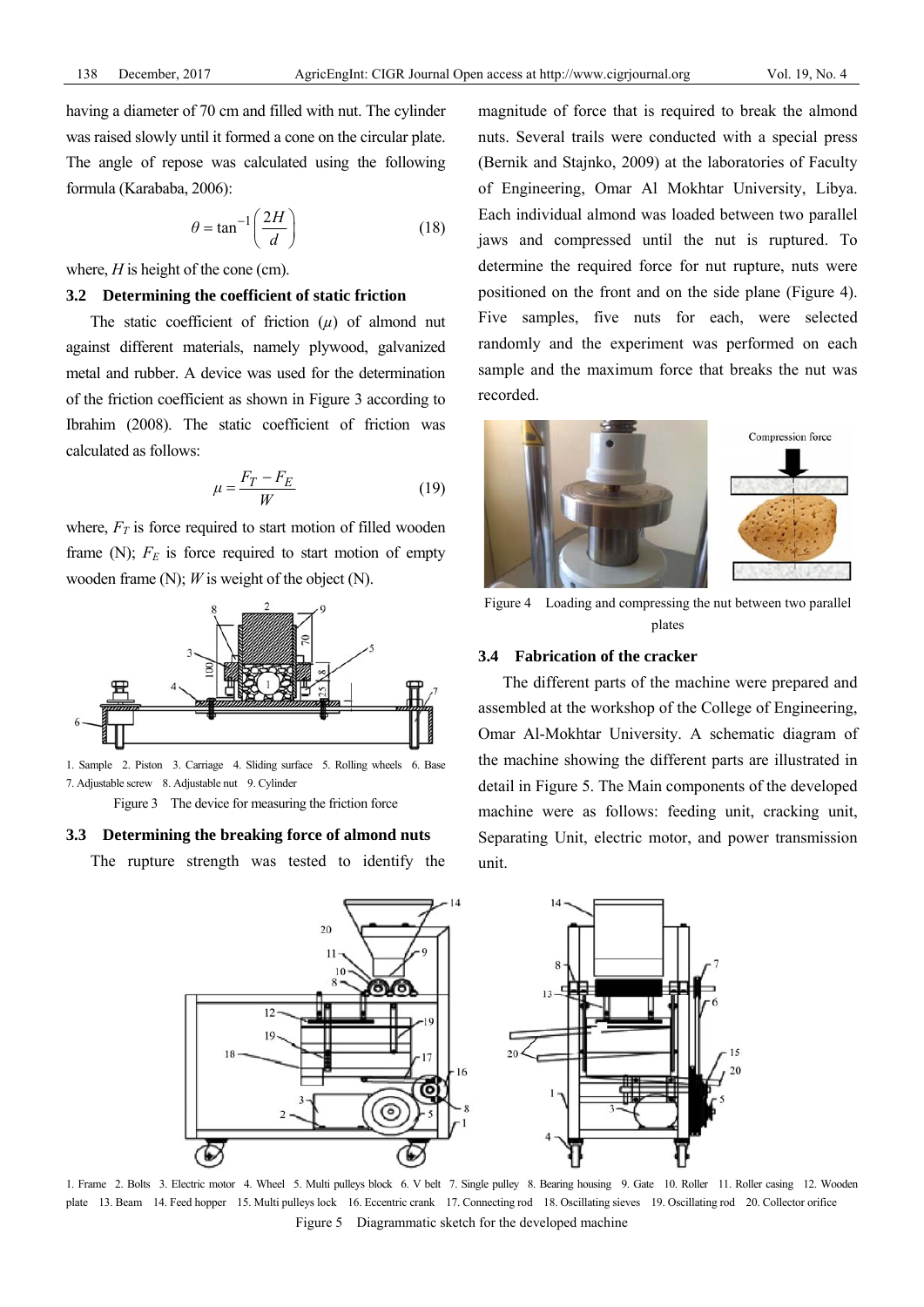#### 3.4.1 Feeding unit

A trapezoidal-shape hopper was constructed from steel sheet, 3 mm thickness; it has a square intake upper opening of  $400 \times 400$  mm and outlet base square opening of  $200 \times 200$  mm. The angle between each vertical side of the hopper and the horizontal base is 60° (i.e., the angle of repose of almond nut) to ensure self-feeding and to avoid shattering losses through the feeding unit. The capacity of the hopper was 11.5 kg of almond nuts. 3.4.2 Cracking unit

The cracking unit consists of two rollers with the dimensions of 90 cm in diameter and 300 mm in length for each. The rollers were fabricated using 3 mm thick galvanized steel sheets and covered with a steel mesh grid or a rubber layer of 5 mm thickness (Figure 6). Two steel shafts of 50 mm diameter (according to the theoretical considerations) mounted on a journal bearing at each end of the main farm were utilized to run the rollers (Figure 7). Belt and pulley drive arrangement was set- up to transfer the power from the electric motor (power source) to the main roller. The other roller was free rotating. A stud-nut-spring mechanism contacted to the bearings of the free roller and supported in the frame as shown in Figure 6 to adjust the clearance and the pressure force between the rollers.



Figure 6 Cracking rollers



Figure 7 Stud-nut-spring mechanism

#### 3.4.3 Separating unit

An aggregate of two sieves and flat pan with 60 cm in length and 40 cm in width was fabricated from 3 mm thick steel sheet. The surface area of the upper and lower sieves was covered by a mesh of  $24 \times 24$  mm grids (hols) and  $18 \times 18$  mm, respectively. A decentralized cam was used to convert the rotating motion of the electric motor to reciprocating motion. A wooden plate of 30 cm in length, 40 cm in width and 2 cm thickness was fixed above the sieves. This plate was mounted on the main frame by two iron bars and four springs. The clearance between the wooden plate and sieves was smaller than the nuts dimensions. The separation of the seeds from the solid crust was achieved by the friction between the nuts and the wooden plate that resulted from the reciprocating motion of the sieves.

# 3.4.4 Electric motor

Electric motor with 3-phase 6 kW at 1440 rpm was used as a power source for the extraction machine. A reduction gearbox was fixed between the motor and the driving shaft to reduce the rotation to 100 rpm.

# 3.4.5 Power transmission unit

To achieve different roller speeds, different combinations of pulleys were used to transfer the power from the motor to the driving shaft. The diameters of pulleys were determined according to Khurmi and Gupta (2005):

$$
N_1 D_1 = N_2 D_2 \tag{20}
$$

where,  $N_1$ , and  $D_1$  are the rotation (rpm) and diameter of the driving pulley;  $N_2$ , and  $D_2$  are the rotation (rpm) and diameter of the driven pulley.

The diameters and rotation of the pulleys corresponding to three different rotation of the roller are illustrated in Table 3.

|  | Table 3 Values of $D_1$ and $D_2$ at different roller speeds |  |  |
|--|--------------------------------------------------------------|--|--|
|--|--------------------------------------------------------------|--|--|

| Roller speed,<br>$m \sec^{-1}$ | Driven Pulley |            | Driving Pulley |            |  |
|--------------------------------|---------------|------------|----------------|------------|--|
|                                | $N_1$ , rpm   | $D_1$ , mm | $N_2$ , rpm    | $D_2$ , mm |  |
| 0.5                            | 100           | 120        | 100            | 120        |  |
| 0.8                            | 176           | 120        | 100            | 211        |  |
| 1.0                            | 213           | 120        | 100            | 255        |  |

3.4.6 Frame and support

A steel frame was made-up from 50 mm  $\times$  50 mm steel channel, 3.2 mm thickness, to serve as a skeleton, on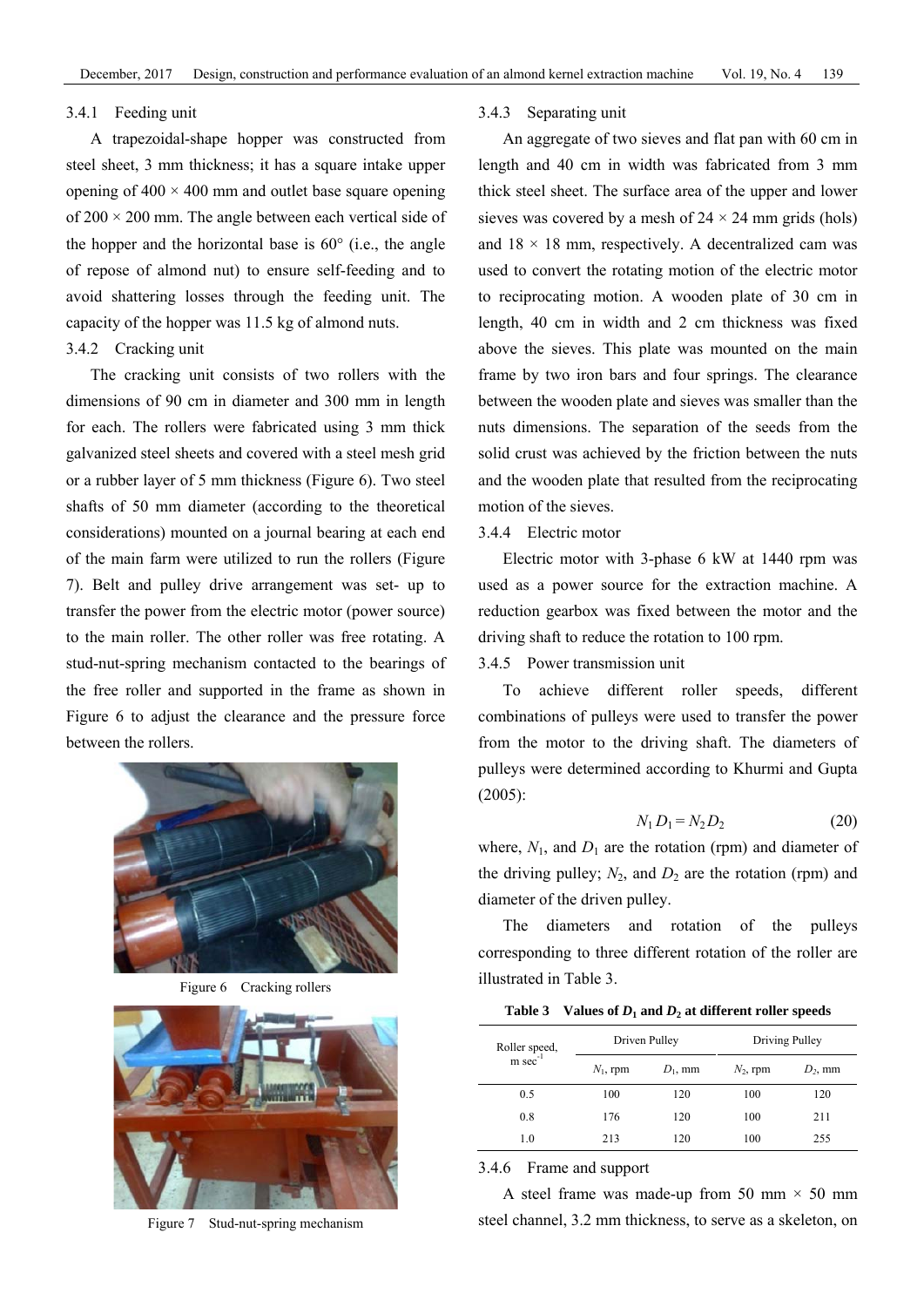which all the machine components were mounted. The dimensions of the frame are 120 cm in length, 65 cm in width, and 80 cm in height.

#### **4 Performance evaluation**

The performance of the constructed machine was investigated at two types of roller casing (rubber and metal mesh), three values of clearance between the rollers (14, 16 and 25 mm) and three different roller speeds (0.5, 0.8 and 1 m  $s^{-1}$ ). The criteria of the performance evaluation included machine productivity, cracking efficiency, percentage of kernel breakage and specific energy requirements.

The machine productivity  $(P_m, \text{ in } \text{kg } \text{h}^{-1})$  was calculated using the following formula:

$$
P_m = M/Z \tag{21}
$$

where, *M* The mass of sample before cracking (kg), and *Z* is the cracking time (h).

The cracking efficiency (*CE*) is defined as the percentage of the completely cracked nuts to the total nuts that were fed into the hopper. *CE* was calculated according to the following Equation:

$$
CE = \frac{X}{WT} \times 100\tag{22}
$$

where, *WT* is the total weight of nuts that were fed into the hopper (kg), and *X* is the weight of the crushed nuts (kg).

The percentage of the kernel breakage is a factor that quantifies the amount of damaged and cracked kernel received from the cracked nuts. Methods of measuring kernel breakage include visual inspection in which the kernel scale appears broken to the naked eye (Srivastava et al., 2006). The percentage of Kernel breakage (*PKB*, %) was calculated according to the following Equation (23):

$$
PKB = \frac{C_d}{C_d + C_u} \tag{23}
$$

where,  $C_d$  (g) is the cracked and damaged kernel and  $C_u$ ( g) is the cracked and undamaged kernels.

In order to estimate the power required to operate the machine (RP) and the specific energy consumption  $(E_s)$ , a digital clamp meter, and voltmeter were used to determine the current and voltage, respectively, supplied to the electric motor during each treatment. The power consumption  $(P_c, W)$  was then calculated using the following Equation (24) (Chancellor, 1981):

$$
P_c = V \times I \times \cos \theta \tag{24}
$$

where, *V* is the potential voltage difference (220 volt, for single phase); *I* is the line current (Amp), and  $\cos\theta$  is the power factor (0.64).

For each treatment, the specific energy  $(S_e, \text{kWh kg}^{-1})$ , was calculated by using the following Equation (25):

$$
S_e = (P_c/P_m) \tag{25}
$$

## **5 Results and discussion**

## **5.1 Machine productivity**

The average values of the machine productivity at different roller speeds as affected by roller clearance for the two roller casings (i.e., rubber and metal mesh) are plotted in Figure 8 (a, b). It could be noticed that increasing the roller speed resulted in increasing the machine productivity at other parameters used in this study. These results may attribute to increasing the nuts flow between the rollers as affected by the roller speed increase that prevents the machine clogging. It can also be observed from Figure 8 (a, b) that increasing the distance between the rollers from 14 to 16 mm tends to increase the productivity at different roller speeds and roller casing. However, increasing the distance to 25 mm resulted in decreasing the machine productivity. The reasons may be due to presence a lot of nuts between rollers as a result of increasing the distance that causes clogging the machine. Figure 8 (a and b) also showed that using rubber casing instead of metal mesh casing caused an increase in the machine productivity at all rollers speeds and distances between rollers. This may be attributed to the fact that the coefficient of a fraction between Almond nuts and rubber is higher than that between Almond nuts and metal mesh, which led to increase the slippage in case of metal mesh.

# **5.2 Cracking efficiency (***CE***)**

The cracking efficiency versus rollers speed and distance between rollers for the two roller casing are demonstrated in Figure 9 (a and b). It can be observed that, at a given rollers clearance and both casing materials, the cracking efficiency decreased with the increase of the roller speed. The cracking efficiency decreased from 68% to 64.65% and from 64.12% to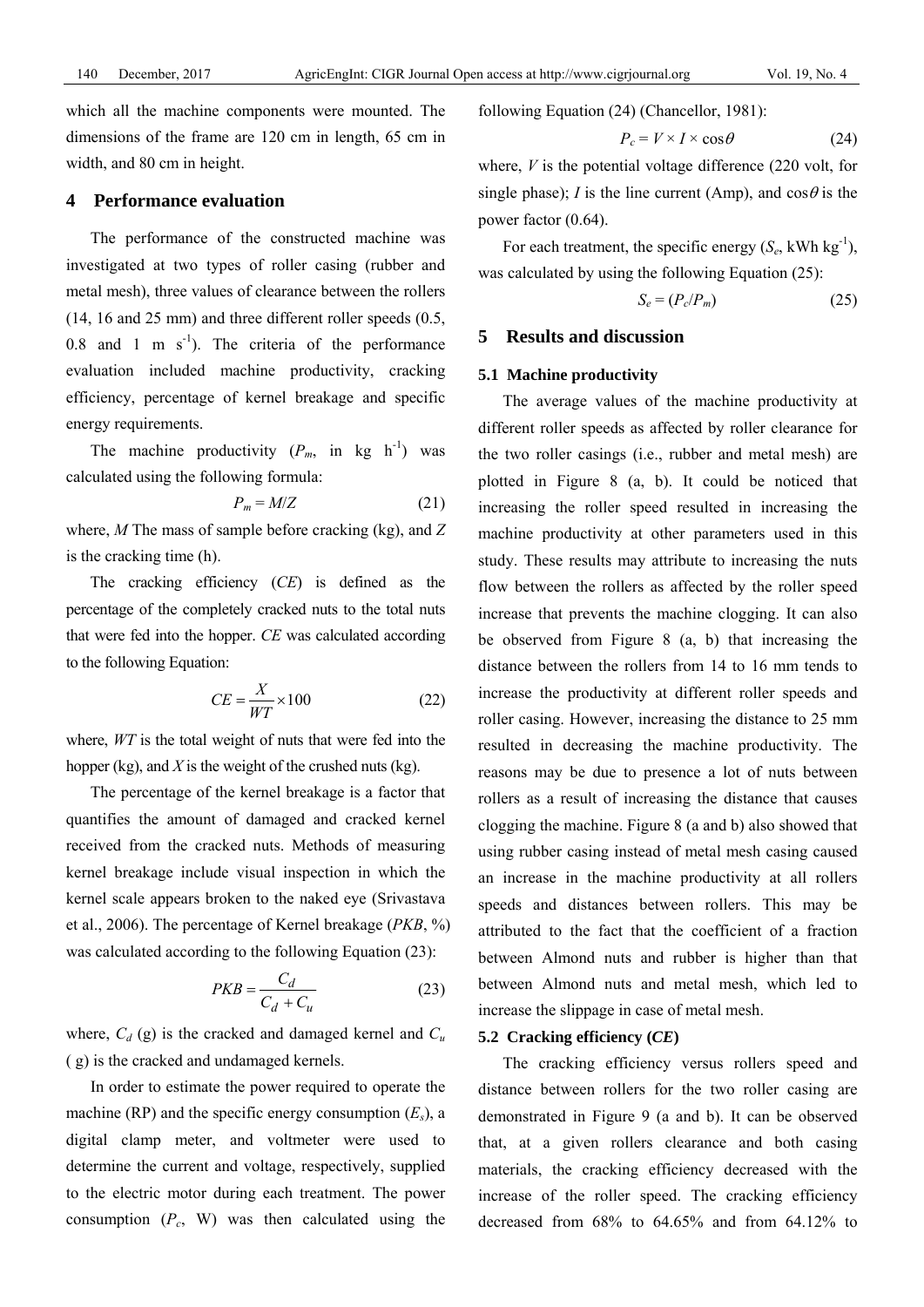60.85% as the roller speed increased from 0.5 to 1 m s<sup>-1</sup> at the rollers clearance of 16 mm for the rubber and metal mesh casing, respectively. These results may be due to increasing the compression time as a result of decreasing the roller speed. At a roller speed of  $0.8 \text{ m s}^{-1}$  and using metal mesh casing, the cracking efficiency decreased from 69.12% to 38.33% as the rollers clearance increased from 14 to 25 mm. This was attributed to the fact that increase the clearance tends to decrease the compression action.





Figure 8 Effect of roller speed and rollers clearance on the machine productivity



Figure 9 Effect of roller speed and rollers clearance on the cracking efficiency

## **5.3 Kernel breakage (***KB***)**

Data of the percentage of the kernel breakage as affected by the different operation variables considered in this study is shown in Figure 10 (a and b). At given roller speed and both casing materials, the kernels breakage percentage was observed to decrease with increasing the roller speed. For example, an increase in the roller speed from 0.5 to 1 m  $s^{-1}$  caused a drop in the kernel breakage percentage from 13.87% to 12.10% at a rollers clearance of 14 mm when using rubber casing. That was attributed to decrease the impact forces between kernels and rollers by increasing the roller speed. On the other hand, increasing the rollers clearance caused a decrease in the kernel breakage percentage at all levels of roller speed and casing materials used in the study. At a roller speed of 0.5 m  $s^{-1}$ , an increase in the percentage of kernel breakage from 11.70% to 13.87% was observed as the roller clearance hiked from 14 to 25 mm for the rubber casing. It can be seen from Figure 9 (a, b) that the kernel breakage in case of metal mesh casing is higher than that in case of the rubber casing.

#### **5.4 Specific energy requirement**

The specific energy is defined as being the energy required by the machine to process one Mg of an almond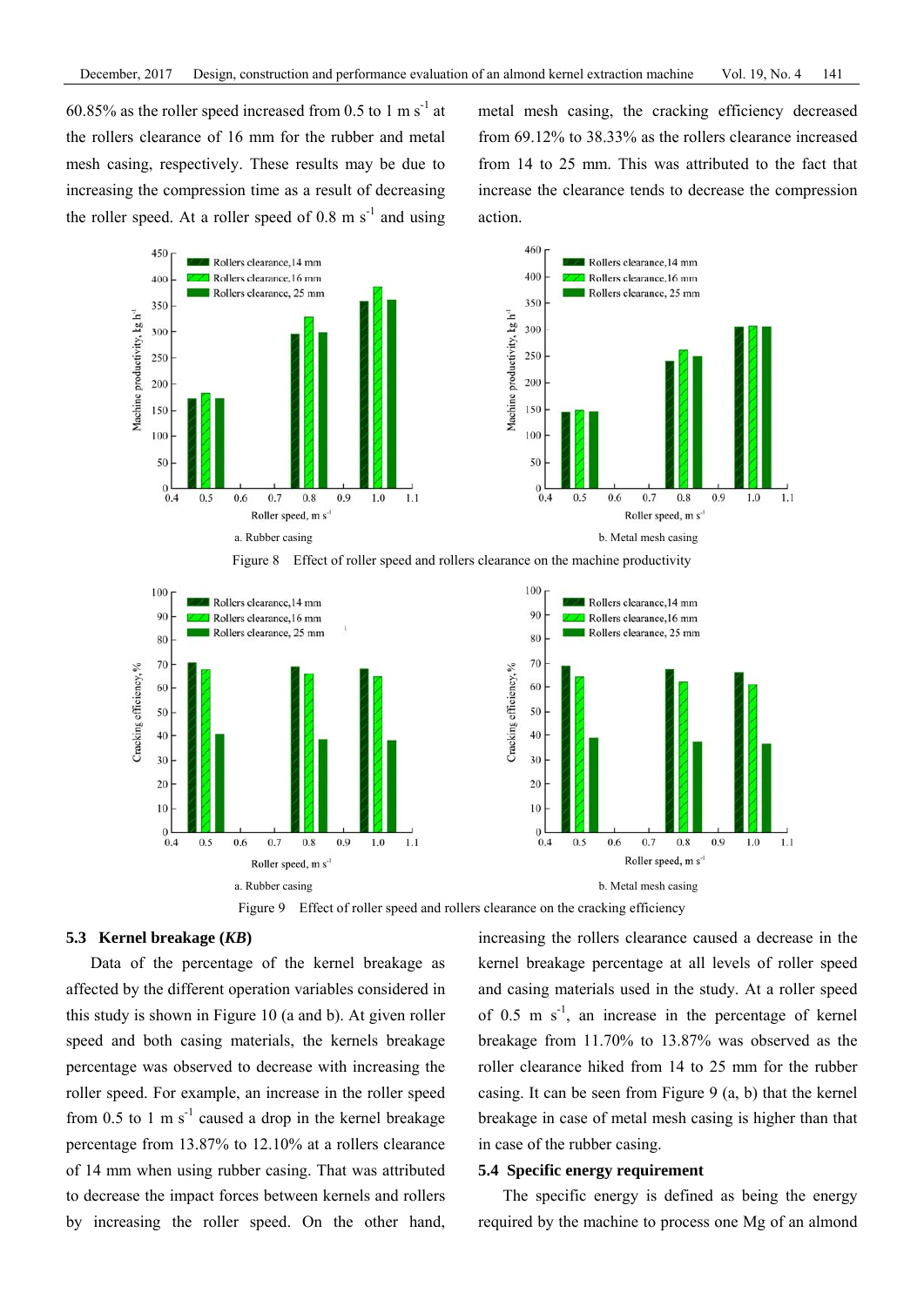nut. The average values of the specific energy at different roller speed levels as affected by roller clearance for both casing materials is plotted in Figure 11 (a and b). The general trend in this figure suggested that the required specific energy decreased as the roller speed increased at all levels of roller speeds and both roller casings. Increasing the roller speed from  $0.5$  to 1 m s<sup>-1</sup> saved about 57.22% from the required energy led to decrease from 31.75 to 13.58 kWh  $Mg^{-1}$  as the roller speed. It could be noticed that the lowest values of the consumed energy were recorded at rollers clearance of 16 mm and rubber casing. However, the highest value of consumed energy was recorded at rollers clearance of 14 mm and metal mesh casing at different roller speeds. These results may be attribute to the increase of the machine productivity at these conditions.



Figure 10 Effect of roller speed and rollers clearance on the kernel damage



Figure 11 Effect of roller speed and rollers clearance on the specific energy requirement

# **5.5 Cracking cost analysis**

The cracking cost involved for the developed cracking machine was calculated as follows:

# 5.5.1 Fixed cost

The machine-related fixed costs included depreciation, interest, taxes, housing and insurance. Assuming a machine life expectancy of five years, an interest rate of 10% and a machine salvage rate of 10% of the machine

price (cost) of \$ 1000, the annual capital consumption (CC), which included the depreciation and the interest costs, was estimated at 25% of the machine cost (Hunt, 1983). Therefore, the annual CC for the developed machine was estimated at \$ 250. With the assumption of 300 operating hours per year, the depreciation and interest costs were calculated at \$ 0.833 h<sup>-1</sup>. The remaining three elements of the fixed costs (interest, taxes and housing)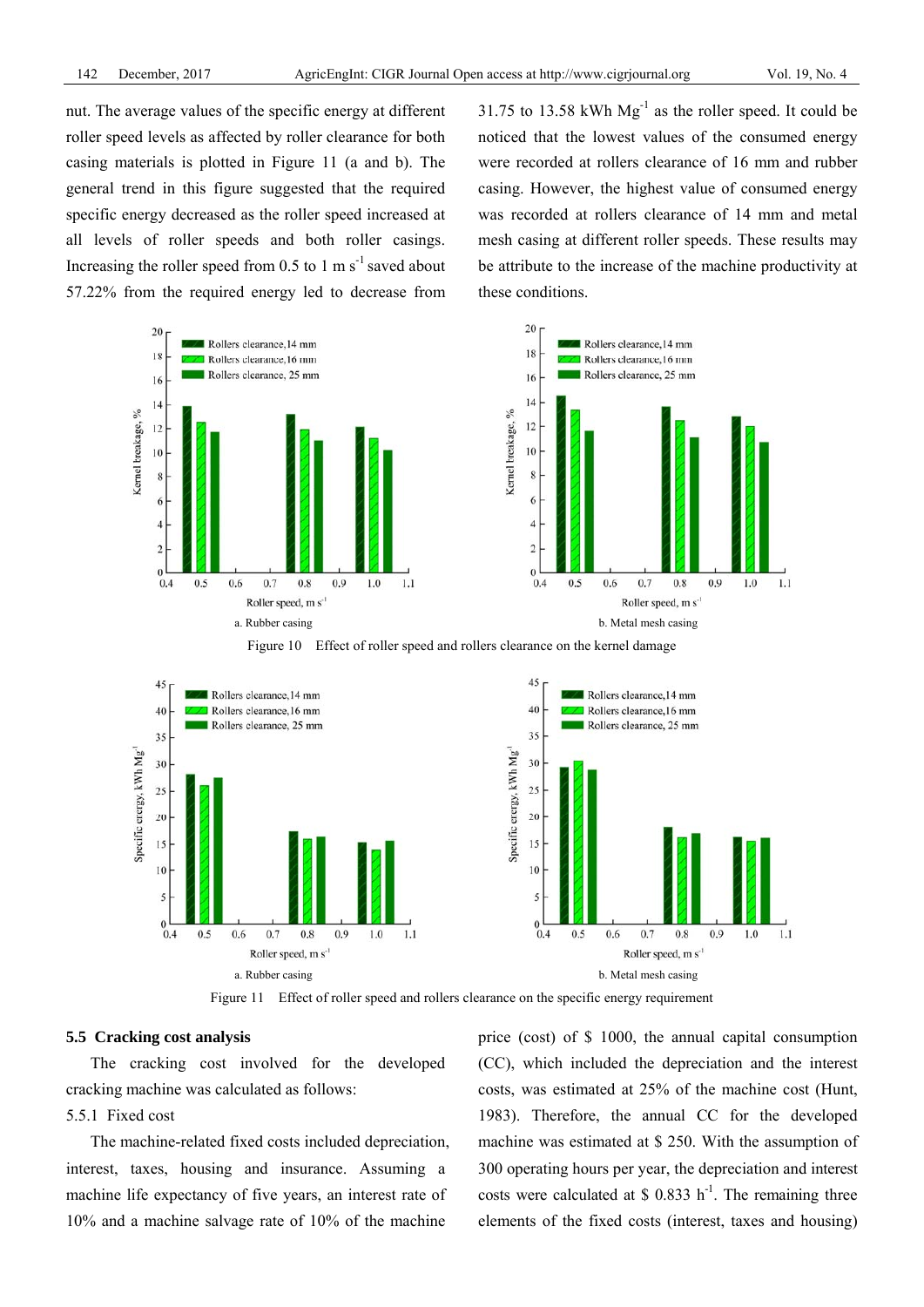were, annually, assumed to be 2% of the machine cost (Hunt, 1983), which was calculated at \$ 20  $v^{-1}$ , hence  $$ 0.067 h^{-1}$ . The fixed cost was determined at  $$ 0.9 h^{-1}$ . 5.5.2 Operation (variable) cost

The operational costs included the cost of labor, electric power, repair and maintenance. The labor cost was calculated based on two laborers required to properly operate the machine. This cost was estimated at  $$ 10 \text{ day}^{-1}$  (8 h day<sup>-1</sup>), hence the labor cost was calculated at  $$ 1.2 h<sup>-1</sup>$ . The electric power cost of the machine was determined to be  $\text{\$}$  0.056 h<sup>-1</sup>. However, the cost of repair and maintenance was estimated at 2% of the machine cost per 100 hours of operation (Hunt, 1983), which was

> 20 Rollers clearance, 14 mm Rollers clearance, 16 mm 18 Rollers clearance, 25 mm 16  $14$  $12$  $20$  Sts.  $S$  Mg<sup>-1</sup>  $10$ 6  $\overline{2}$  $0.5$  $0.6$ 0.7 0.9  $1.0$ 0.4  $0.8$  $1.1$ Roller speed, m s<sup>-1</sup>

calculated at  $$ 0.20 h<sup>-1</sup>$ . Therefore, the operation (variable) cost was determined at  $$ 1.456 h<sup>-1</sup>$ . Then the total machine cost was estimated at \$ 2.356.

The extraction cost  $(\text{S Mg}^{-1})$  is defined as the machine cost (\$  $h^{-1}$ ) divided by the machine productivity (Mg  $h^{-1}$ ). The extraction cost  $(S \text{ Mg}^{-1})$  at different roller speed levels as affected by roller clearance for the two casing materials are plotted in Figure 12 (a and b). It could be noticed that the lowest values of extraction cost were recorded at roller speed of 1 m  $s^{-1}$  and roller clearance of 16 mm, however; the highest values of extraction cost were observed at roller speed of  $0.5 \text{ m s}^{-1}$  and roller clearance of 14 mm for the two casing materials.





# **6 Conclusion**

A low-cost almond cracker locally was designed and manufactured. The performance of the developed machine was evaluated at different roller speeds, clearance between the rollers and two rollers casing materials (metal mesh and rubber). The specific conclusions of the study include the following:

The increase of the roller speed from 0.5 to 1.00 m  $s^{-1}$ was found to increase the mean value of the machine productivity by 98.8%. However, it caused a decrease in the mean values of the kernel breakage, cracking efficiency, energy requirements and the extraction cost by 11.06, 4.8, 54.59 and 22.56 %, respectively.

At all levels of roller speeds and both casing materials, the clearance between rollers of 16 mm resulted in lowest

values of energy requirement 19.56 kW h  $Mg^{-1}$ ), extraction cost (10.39 \$  $Mg^{-1}$ ) and highest values of machine productivity  $(257.27 \text{ kg h}^{-1})$ . On the other hand, the clearance between rollers of 14 mm resulted in the maximum values of cracking efficiency (68.54%).

Cracking efficiency and machine productivity increased by 18.73% and 4.3%, respectively and the kernel breakage, energy requirements and extraction cost decreased by 3.06%, 5.8% and 20.22%, respectively when the rubber casing used instead of the metal mesh casing.

## **References**

Ahmedna, M., W. E. Marshall, A. A. Husseiny, I. Goktepe, and R. M. Rao. 2004. The use of nutshell carbons in drinking water filters for removal of chlorination by-products. *Journal of*